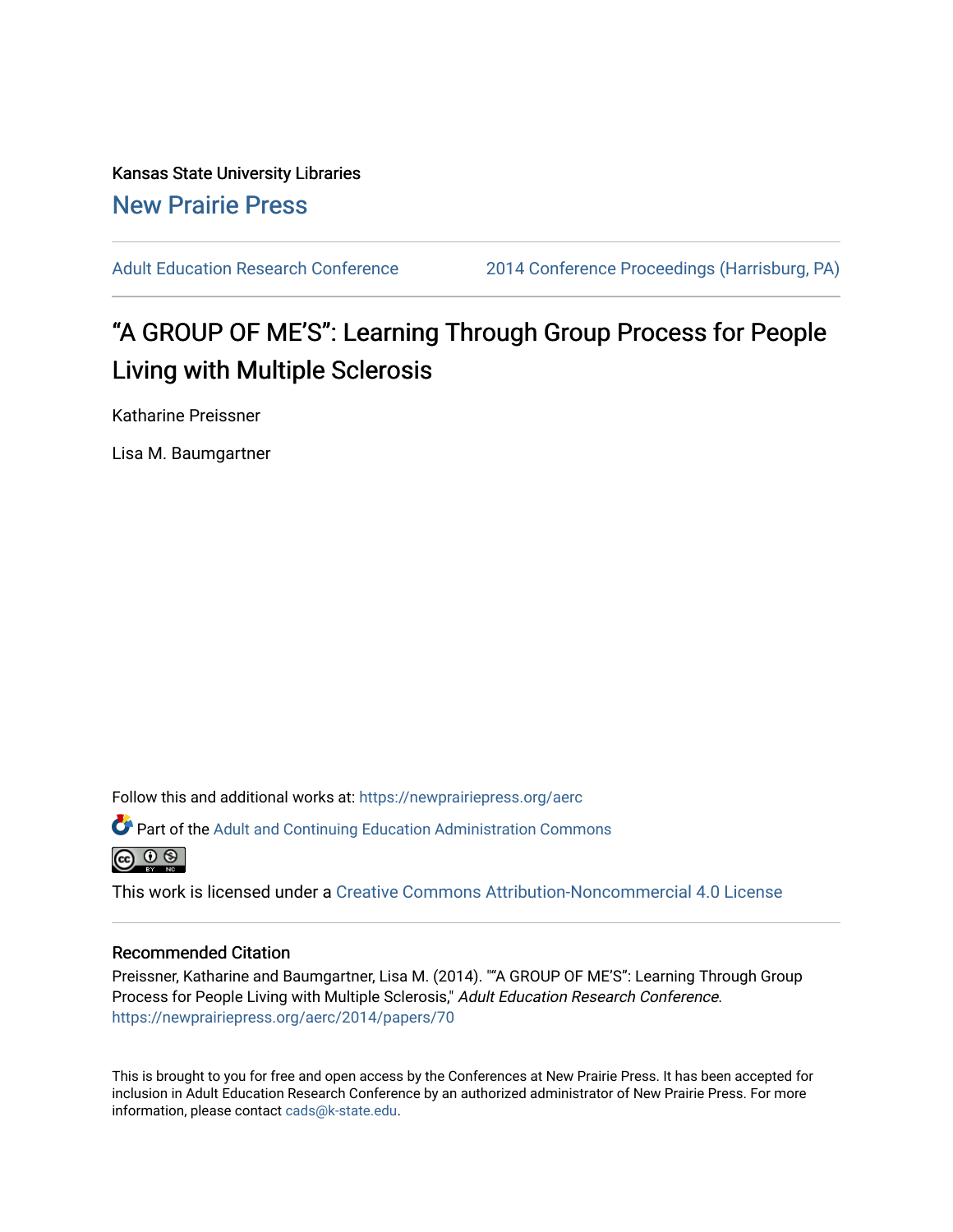## **"A GROUP OF ME'S": Learning Through Group Process for People Living with Multiple Sclerosis**

Katharine Preissner University of Illinois at Chicago

> Lisa M. Baumgartner Texas A&M University

Keywords: Multiple sclerosis, fatigue management, group process, adult learning

**Abstract:** The purpose of this study was to understand the learning process that took place during a group program for people with fatigue from multiple sclerosis (MS). Group process, acceptance, and self-compassion supported learning. Several types of learning were present. Findings have implications for health educators of people with chronic illness.

Multiple sclerosis (MS) is a chronic, progressive neurological disorder that affects approximately 2.1 million people worldwide (National Multiple Sclerosis Society, 2013). Of the many symptoms of MS, fatigue is one of the most common and most disabling. One wellestablished approach to address fatigue is fatigue management education provided by an occupational therapist. This method is effective in face-to-face (Mathiowetz, Finlayson, Matuska, Hua Yun, & Ping, 2005), online (Ghahari, Packer, & Passmore, 2010), and teleconference (Finlayson, Preissner, Cho, & Plow, 2011) formats.

Although researchers have discussed why positive changes occur in people with MS who participate in fatigue management education, the focus has been on the group leaders' perceptions of individual group members' progress (Finlayson, Preissner, Stout, & Newman, 2010). Therefore, there was a need for a deeper understanding of the learning process that supported change in fatigue management education from the perspective of people with MS. To address this need, this study explored the learning that took place during a teleconferencedelivered, group MS fatigue management program, with attention to how group process facilitated learning and the types of learning that occurred.

#### **Literature Review**

Adult learning literature discusses the importance of others in the learning process. Individuals can teach and learn through discussion (Brookfield & Preskill, 1999), use group members as resources for their self-directed learning [\(Tough, 1967\)](#page-6-0), and engage in discussion that results in a change in worldview (Mezirow, 2000). Other group benefits include feeling less isolated (Liu et al., 2008) and providing motivation to participants (Barlow, Bancroft, & Turner, 2005). Participants can gain hope (Liu et al., 2008) and confidence in their respective abilities to take charge of their health care (Barlow et al., 2005). Practical information and techniques for coping with illness can be exchanged (Kennedy, Schepp, & Rungruangkonkit, 2008).

Much of the literature on the benefits of group process is framed by Yalom's eleven therapeutic group factors [\(Yalom & Leszcz, 2005\)](#page-6-1). Therapeutic factors represent "different parts of the chance process, actual mechanisms for change, and conditions for change" (MacNair-Semands & Lese, 2000, p. 158). Research concerning therapeutic factors perceived by group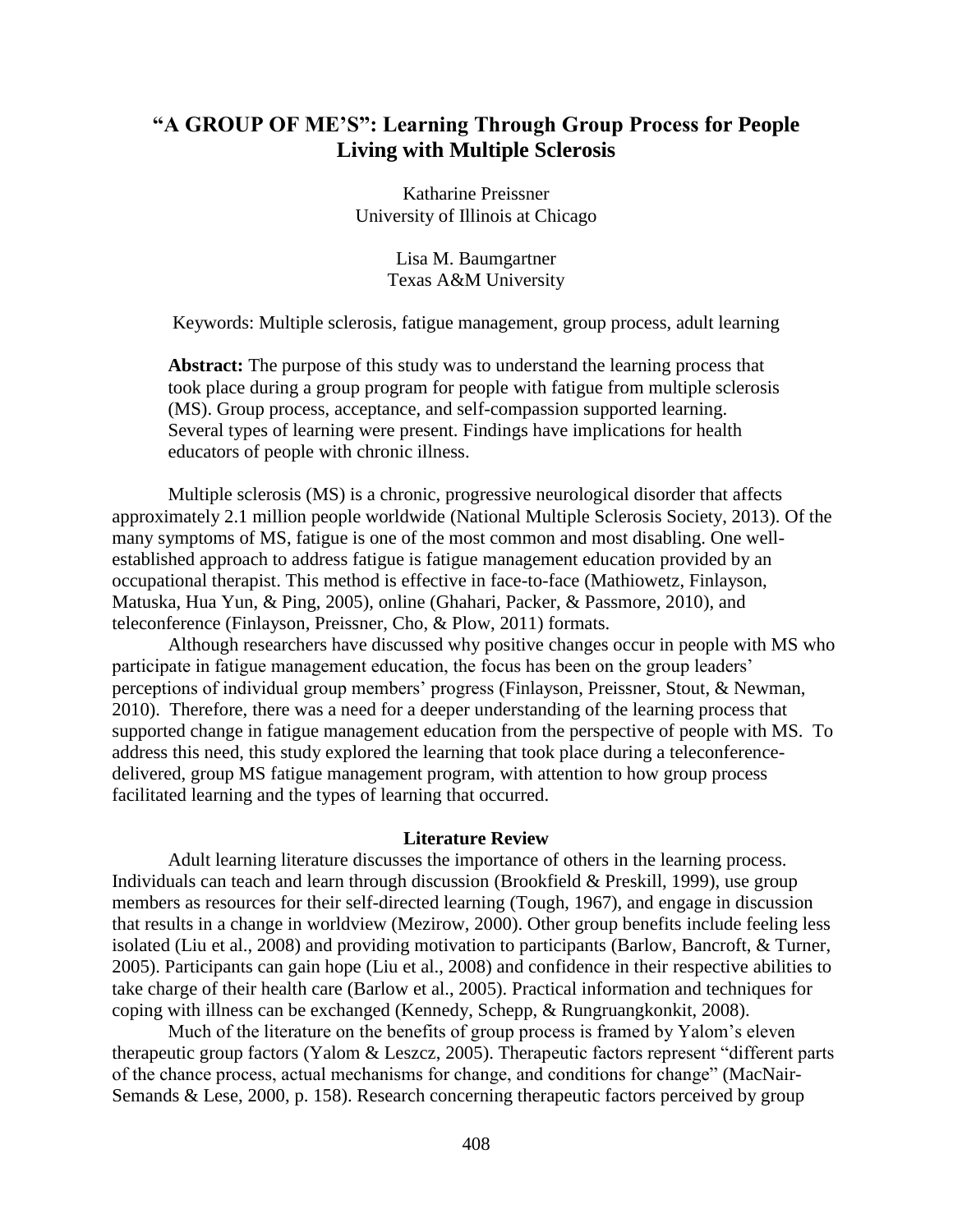members include cohesiveness in a cancer support group (Magen & Glajchen, 1999), and providing information in a diabetes education group (Ferreira de Oliveira, Munari, Bachion, Santos, & Rosa dos Santos, 2009). Although research exists on group members' perceived benefits while being part of the group such as feeling less isolated (Liu et al., 2008), the research has not specifically addressed the *learning process* that occurs during a teleconference-delivered group-based fatigue management program. Results from this study could inform health educators and augment the literature on learning and chronic illness.

#### **Method**

A basic qualitative case study [\(Yin, 2009\)](#page-6-2) was used with the aim of exploring how and what participants in a group fatigue management program learned from group process and how the group process supported learning. Criterion sampling was used to select participants. Participants had to: (1) be diagnosed with MS by a physician, (2) be age 18 or older, (3) reside in Illinois because the group leader was licensed to practice occupational therapy in the State of Illinois, (4) participate in a program and interviews that were conducted entirely in English, (5) attend at least five of the six sessions of the fatigue management program, (6) have MS fatigue that was severe enough for them to be appropriate for the fatigue management program as judged by a score of four on the *Fatigue Severity Scale* (Krupp, LaRocca, Muir-Nash, & Steinberg, 1989), and (7) score 12 or higher on the *Blessed Orientation, Memory, and Concentration Test* (Katzman et al., 1983) because people with no more than mild cognitive impairment benefit most from an educational program provided in a verbal and teleconference-based format.

Seven respondents participated in the study. Individuals participated in in-depth pre-and post- group interviews conducted by the first author and at least 5 of 6 teleconference group sessions led by an occupational therapist, all of which were recorded and transcribed by the first author. Participants ranged in age from 27 to 64 years with five of the seven participants being 50 years old or older. All participants were White females with the exception of one African American male. All of the participants were unemployed or retired when interviewed.

The qualitative management software, NVivo 9 was used to manage the data. Open and axial coding was used to derive themes (Glaser & Strauss, 1967). Comparisons between transcripts and within transcripts were done to derive themes. Methods of trustworthiness used included peer review, triangulation through multiple methods of data collection, adequate engagement in data collection, an audit trail, and thick, rich description for transferability.

#### **Findings**

Several themes about learning to manage fatigue emerged from the data, and were organized by three overarching themes of 1) Group process as learning, 2) Outcomes of the group process and 3) Types of learning. Theme 2 contained the subthemes of changes in fatigue management conceptualization and changes in fatigue management behaviors. Each of these themes is described and discussed below.

#### **Group Process as Learning**

The group process supported learning, and interactions were a valuable aspect of the experience. The participants talked about how being in "a group of me's" helped them feel less alone in their illness experience, and how it also supported learning. In addition, they learned through the sharing of information and advice.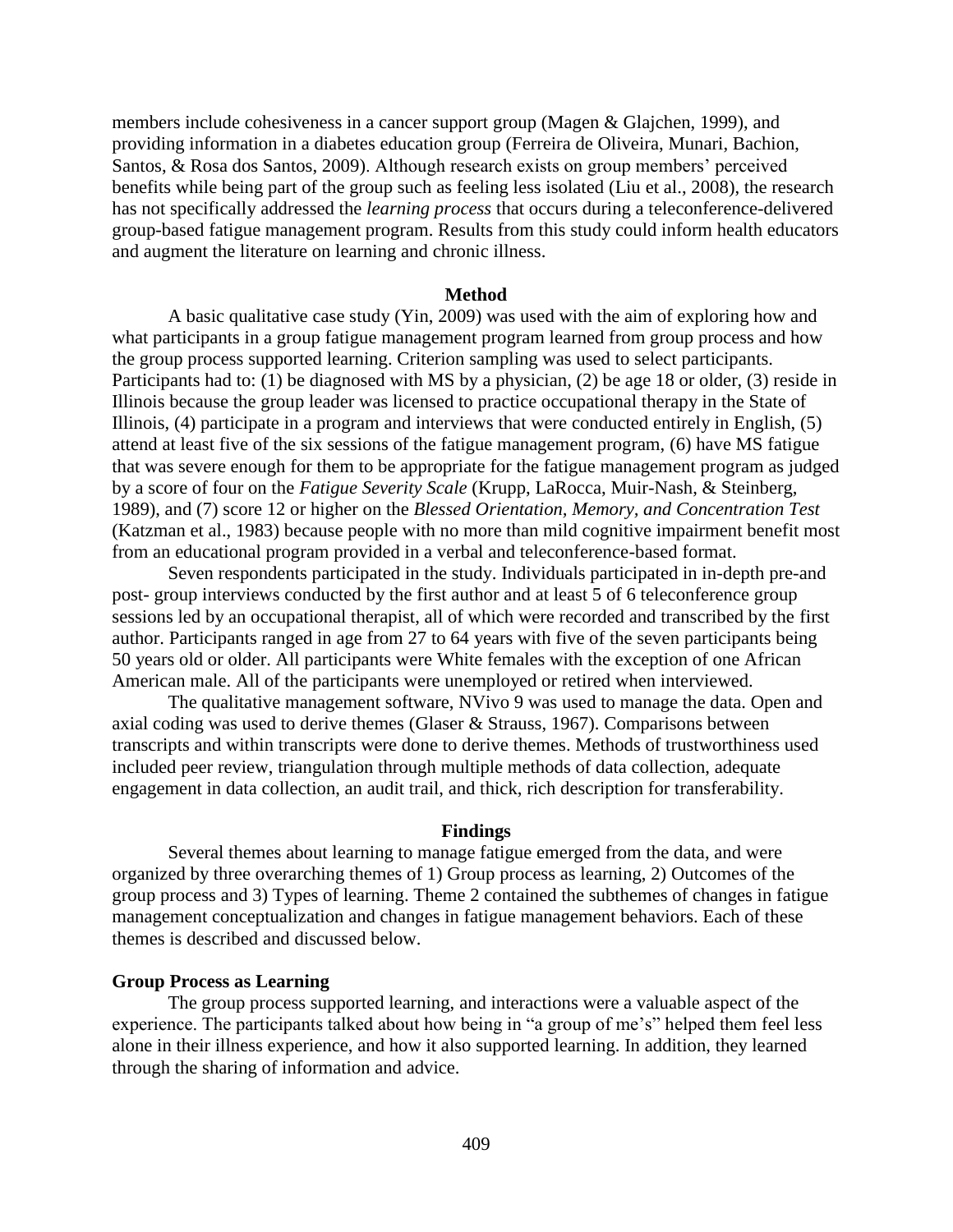*A group of me's.* The participants learned that other had similar problems and that they were not alone in their experience, which is consistent with Yalom's therapeutic factor of universality [\(Yalom & Leszcz, 2005\)](#page-6-1) and with Bandura's (1986) social learning theory. Linda talked about how being with "a bunch of me's" was particularly beneficial given that MS fatigue is a hidden disability: "That was so comforting because…almost like a headache, people don't see [fatigue]. They don't understand it, so they don't know it, they don't understand it." Karen had a similar experience: "A big moment for me was when I felt like I was in this with other people."

Knowing that others had similar problems not only made participants feel better -- it supported them in trying new strategies to manage their fatigue. Linda explained how she had received a recommendation from her neurologist to use rest to manage fatigue, but that it did not "click" for her until she was in a "group of me's:"

> I do need that rest. And I never did that before. I was given that advice from my neurologist long ago, but it just wasn't me. But now that I've been in the group – a group of me's who agree that the rest is necessary – somehow it clicked.

Group members provided social models which helped them build self-efficacy and feel that if another person with MS could do it, they could do it. For Linda, this encouraged her to try rest as a fatigue management strategy, which further resulted in an experiential learning opportunity.

*Sharing information and advice.* The participants reported that another beneficial aspect of learning in a group program was the opportunity to gain information, hear suggestions, and receive advice from others. As Sharon explained: "The major thing I learned is how helpful it is to talk to other people about how they're managing this stuff." For example, they learned about the use of equipment such as bath chairs, grab bars, and cooling vests to effectively to manage fatigue. They also learned "the real hands on recipe" -- very practical strategies to address fatigue. Last, respondents valued gaining information that would serve them in the future which was referred to as "cards in my Rolodex." Adults like to learn things to solve problems and these findings demonstrated that reality (Knowles, 1980). The group process aided participants' self-directed learning because they used each other as resources for learning about how to manage MS fatigue [\(Tough, 1967\)](#page-6-0).

#### **Outcomes of group process**

The group process was highly social and experiential. Participants learned new ways of thinking and doing related to managing fatigue. They also learned more about themselves.

*Changes in fatigue management conceptualization.* As a result of the group interaction, individuals changed the way they thought about fatigue, fatigue management and themselves as persons living with fatigue. For example, James said "There's very little you can do to change some situations, but there are some things you can do to change the way you're *thinking* about it." Some group members had new realizations such as the impact of fatigue on their lives or their behaviors related to fatigue. Other participants became more accepting of fatigue, including Barbara who said: "It's not trying. It's accepting it. Period. The end. I don't try anymore because it takes energy. It does take energy…That's why I'm gonna get one of those little things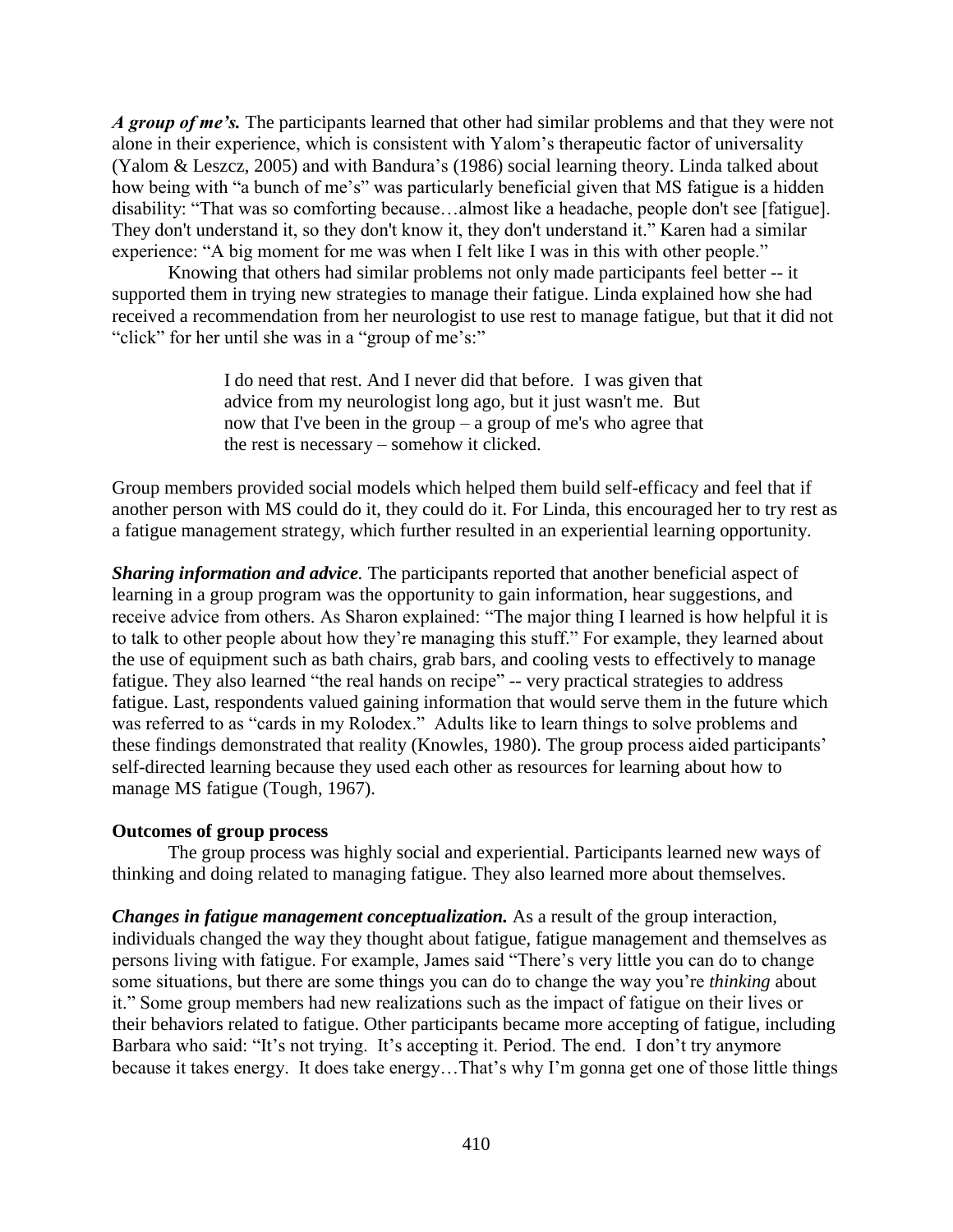that says, 'It is what it is.'" Several participants engaged in meaning-scheme changes consistent with phases of transformative learning theory (Mezirow, 2000).

*Changes in fatigue management behavior.* In addition to changes in thinking about fatigue management, the participants changed their behaviors. Prior to the group program, the majority of the participants did not feel that they were managing their fatigue well, and made statements such "I want to do more," "and "I don't know, 'managing' – I think I've adjusted more than managed." After the six group sessions, however, most participants described positive changes in the ways they were managing their fatigue. These changes included the use of rest, changing standards and priorities, delegating tasks to others, planning the day differently, and modifying activities to manage fatigue. For example, Karen described what she learned about adjusting her standards to conserve energy: "I think the best thing that I learned is standards…choosing better, more realistic goals and standards…I definitely learned that. Because I had no sense of that."

### **Types of Learning**

The participants engaged in several types of learning, namely social, experiential, informal, and transformational learning. The group setting provided rich opportunities for social learning, especially for social modeling – that is by seeing that other individuals with similar characteristics can be successful (Bandura, 1994). Social modeling was particularly beneficial to learning. For example, Karen heard one participant talk about how she changed her plans with a significant other to manage fatigue and she had this reaction:

> And I was just like, 'oh, if she could figure out a way to do that, boy, I could figure out a way to do, x, y and z.'...That was the moment where it was like, I could stand up for my life too.

The participants also engaged in experiential learning, which is a type of learning that happens as a result of "a direct embodied experience" that engages a person "mentally, physically, and emotionally in the moment" (Merriam, Caffarella, & Baumgartner, 2007, p. 159). Adults can learn through experience however experiential learning also requires reflection and thinking, alone or with others (Beard & Wilson, 2006). In this study, the participants learned through a combination of experience followed by reflection when they returned to the group.

In addition, some informal learning, learning that takes place outside of structured educational programs (Merriam et al., 2007), took place prior to the group sessions -- specifically when the participants were waiting for the sessions to begin. Although these informal discussions initially appeared to be "small talk," it became apparent that the conversations facilitated learning. For example, conversations about the weather sometimes turned into a discussion about strategies to avoid heat (e.g., use of cooling vests and scarves) to manage MS fatigue.

Finally, examples of transformational learning were evident in the data, specifically changes in meaning schemes which are defined by Mezirow as "sets of immediate, specific beliefs, feelings, attitudes, and value judgments" (Mezirow, 2000, p. 18). One example was from Linda who shifted from being self-critical to being self-compassionate: "They made me forgive my own compromises and I've given in to them. I've not given up, by no means, but I've given in to some things that I can make better through giving in." Such change is consistent with Mezirow's assertion that the process of transformation is shared (phase 4). Linda's quote also demonstrates that she engaged in an exploration of new ways of being (phase 5).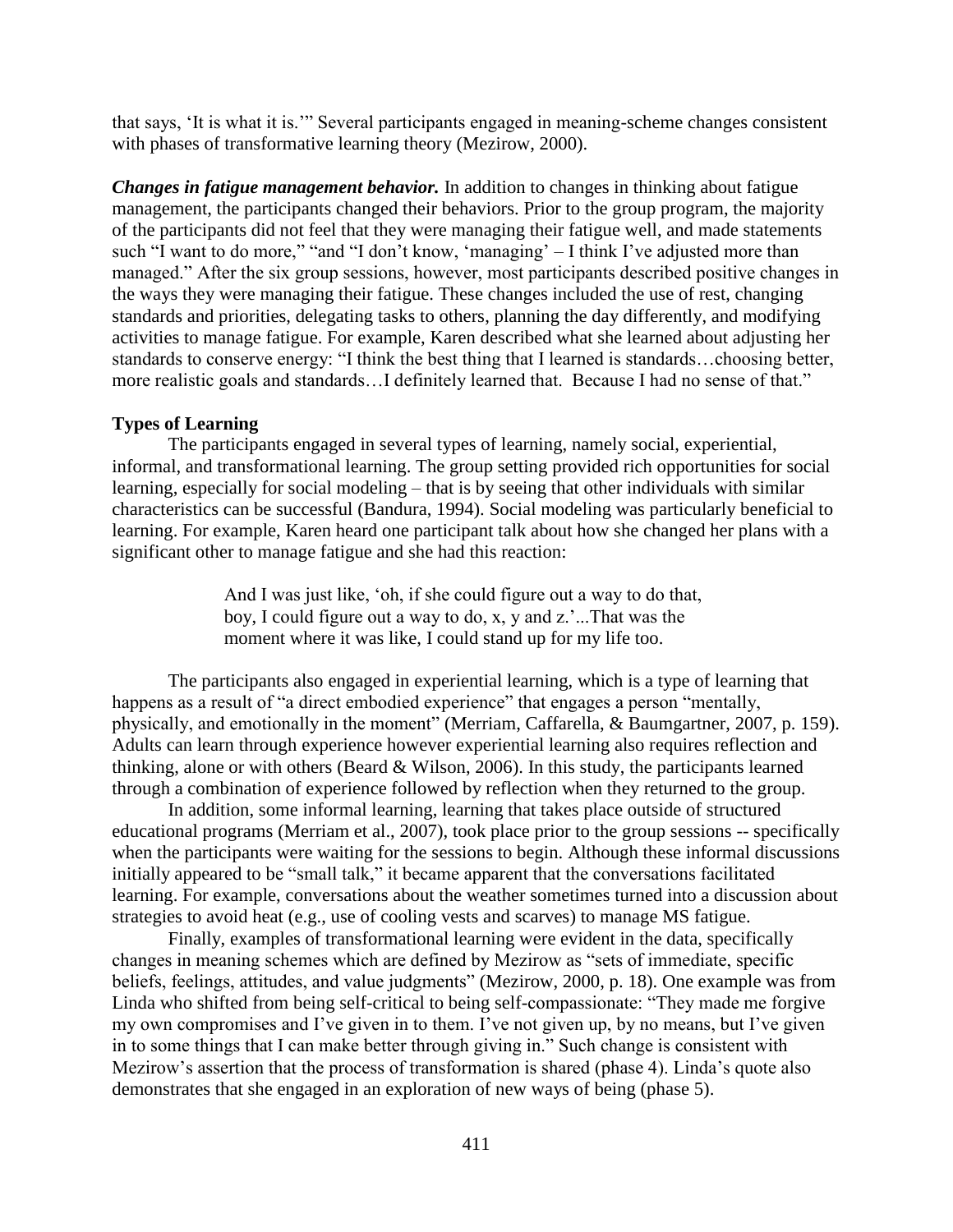#### **Conclusions and Implications**

Group process refers to the interactions of individuals in a group setting [\(Yalom &](#page-6-1)  [Leszcz, 2005\)](#page-6-1). The desired outcomes of group process are typically viewed in terms of developmental outcomes. However, we found that group process facilitated *learning* and that the learning was supported by relationships, comparisons, interactions, and connection to others. Universality helped the participants feel less alone in their illness experience and also facilitated learning. Knowing that others had similar problems supported learning by motivating the participants to try new fatigue management strategies, thus facilitating experiential learning, and also by providing social models that helped the participants build self-efficacy and feel that if another person with MS could do it, they could do it too (Bandura, 1986).

The learning process occurred in three stages. In *Group Process as Learning*, participants learned from their interactions (through social and informal learning) and experiences (through experiential learning). These interactions and experiences influenced their thinking about fatigue and fatigue management, which is the second stage-- *Changes in Fatigue Management Conceptualization*. These changes in conceptualization led the third stage of the model – *Changes in Fatigue Management Behavior*.

Recommendations for health educators include providing clients the experience of managing fatigue in the context of their own everyday lives with opportunities for reflection with others. Second, time should be allowed for individuals to share strategies for fatigue management. Finally, self-efficacy was important to learning. More specifically, two of the four "sources of influence" (Bandura, 1994, p. 72) were found to support learning: social modeling and verbal persuasion. Therefore, more opportunities for participant-to-participant interactions are recommended to potentially enhance opportunities to build self-efficacy.

#### **References**

- Bandura, A. (1986). *Social foundations of thought and action: A social cognitive theory*. Englewood Cliffs, NJ: Prentice Hall, Inc.
- Bandura, A. (1994). Self-efficacy. In V. S. Ramachaudran (Ed.), *Encyclopedia of human behavior* (Vol. 4, pp. 71-81). New York, NY: Academic Press.
- Barlow, J. H., Bancroft, G. V., & Turner, A. P. (2005). Self-management training for people with chronic disease: a shared learning experience. *Journal of Health Psychology, 10*(6), 863- 872.
- Beard, C., & Wilson, J. P. (2006). *Experiential learning: A best practice handbook for educators and trainers*. London, England: Kogan Page, Ltd.
- Brookfield, S., & Preskill, S. (1999). *Discussion as a way of teaching: Tools and techniques for democratic classrooms*. San Francisco, CA: Jossey-Bass Publishers.
- Ferreira de Oliveira, N., Munari, D. B., Bachion, M. M., Santos, W. S., & Rosa dos Santos, Q. (2009). Therapeutic factors in a group of people with diabetes. *Revisita da Escola de Enfermagen da USP, 43*(3), 558-566.
- Finlayson, M., Preissner, K., Cho, C., & Plow, M. (2011). Randomized trial of a teleconferencedelivered fatigue management program for people with multiple sclerosis. *Multiple Sclerosis, 17*(9), 1130-1140.
- Finlayson, M., Preissner, K., Stout, K., & Newman, R. (2010). *Participants' Progress through a Teleconference Fatigue Management Program Scientific Abstract Book Multiple*